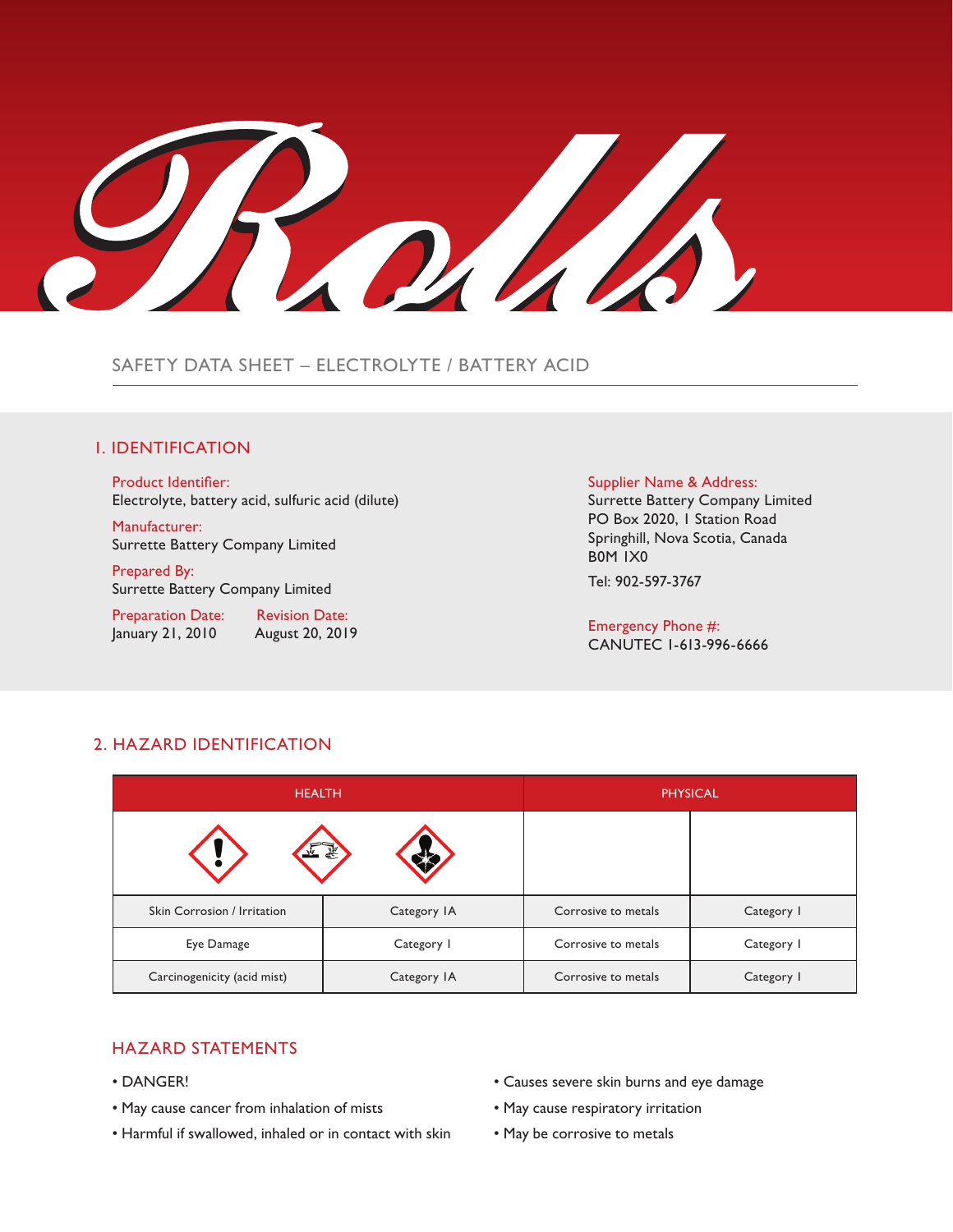# SIGNAL WORD: DANGER!

## PRECAUTIONARY STATEMENTS

- Obtain special instructions before use
- Do not handle until all safety precautions have been read and understood
- Do not breathe vapor or mist
- Wash thoroughly after handling
- Wear protective gloves/protective clothing, eye protection and face protection
- If exposed or concerned: get medical advice / attention
- If swallowed: rinse mouth; do NOT induce vomiting
- If inhaled: remove person to fresh air and keep comfortable for breathing; contact poison center or doctor
- If on skin (or hair): take off immediately all contaminated clothing; rinse skin with water/shower; wash contaminated clothing before reuse
- If in eyes: rinse cautiously with water for several minutes, remove contact lenses if present and easy to do; continue rinsing, contact poison center or doctor

# 3. COMPOSITION / INFORMATION ON INGREDIENTS

| <b>INGREDIENTS</b><br>(CHEMICAL / COMMON NAME) | CAS#      | % BY WEIGHT |
|------------------------------------------------|-----------|-------------|
| Sulfuric Acid (Electrolyte)                    | 7664-93-9 | $30 - 40$   |

## 4. FIRST-AID MEASURES

### Inhalation:

Electrolyte (Sulfuric Acid) – Remove to fresh air immediately. If not breathing give artificial respiration. If breathing is difficult, give oxygen. If breathing difficulty does not improve rapidly, transport to doctor. Consult a doctor or poison control for treatment advice.

### Ingestion:

Electrolyte (Sulfuric Acid) – Give large quantities of water, do NOT induce vomiting or aspiration into the lungs may occur and can cause permanent injury or death. If vomiting does occur, keep head low to avoid stomach content entering the lungs. Get immediate medical attention.

# Skin:

Electrolyte (Sulfuric Acid) – Flush with large amounts of water for at least 15 minutes. Remove contaminated clothing, including shoes. Wash contaminated clothing before reuse, discard contaminated shoes. Seek medical attention if symptoms/irritation persists.

# Eyes:

Electrolyte (Sulfuric Acid) – Flush immediately with large amounts of water for at least 20 minutes while lifting lids. Remove contact lenses if present and easy to do, continue rinsing. Seek immediate medical attention.

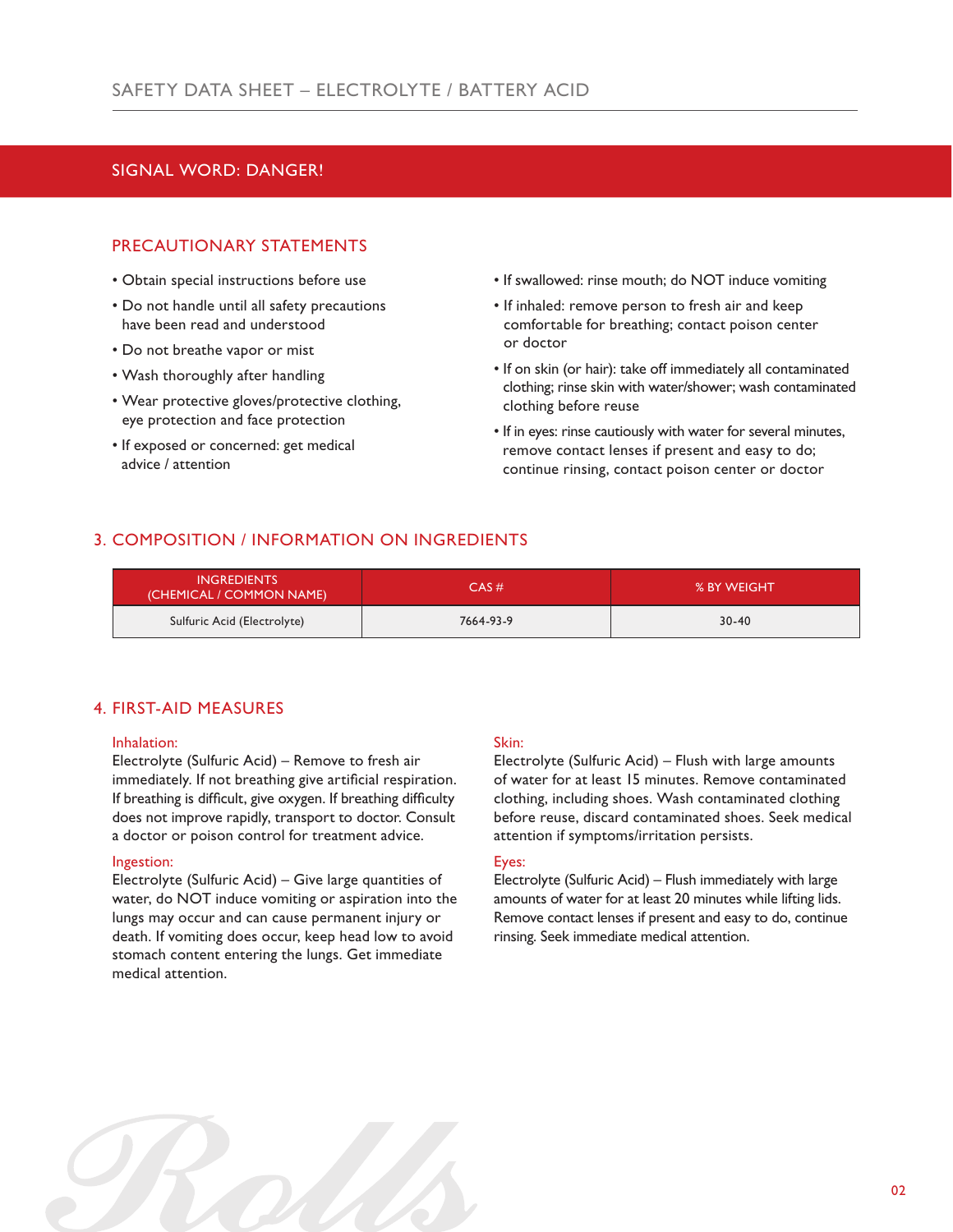# 5. FIRE-FIGHTING MEASURES

Extinguishing Media / Agents – CO<sub>2</sub>, foam, dry chemical; Water applied to sulfuric acid generates heat and causes acid to splatter, wear full-cover protective, acid-resistant clothing and self-contained breathing apparatus.

#### Fire Fighting Procedures:

Use self-contained breathing apparatus and standard firefighting procedures, considering hazards of other involved materials.

Hazardous Combustion products: reacts violently with metals, nitrates, chlorates, carbides and other organic materials; reacts with most metals to yield explosive and flammable hydrogen gas.

## 6. ACCIDENTAL RELEASE MEASURES

Wear acid-resistant clothing, boots, gloves and face shield. Stop flow of material, contain/absorb small spills with dry sand, earth or vermiculite; do not use combustible materials. If possible, carefully neutralize spilled electrolyte with suitable alkali such as lime, soda ash or sodium bicarbonate. Do not allow discharge of un-neutralized acid to sewer. Flush with water in accordance with applicable regulations. Consult federal, provincial/state and local requirements for allowed means of disposal.

# 7. HANDLING AND STORAGE

#### Handling:

Wear protective clothing and equipment during handling and avoid contact with skin, eyes and clothing. Wash after handling. Storage and handling areas should be equipped with proper containment to capture and neutralize spills. In addition, these areas should be equipped eyewash stations and safety showers. Do not breathe in vapor, provide adequate ventilation and avoid prolonged exposure.

#### Storage:

Store in cool, dry, well-ventilated areas with impervious surfaces and adequate containment in the event of a spill. Storage and handling areas should be equipped with proper containment to capture and neutralize spills. In addition, these areas should be equipped eyewash stations and safety showers. Avoid damage to containers, store away from incompatible materials, keep away from metallic objects, heat, sparks and open flame.

# 8. EXPOSURE CONTROLS / PERSONAL PROTECTION

#### Exposure Limits (mg/m<sup>3</sup>)

| <b>CHEMICAL</b>                | <b>OSHA PEL</b> | NIOSH (US) | <b>ACGIH</b> | <b>OUEBEC PEV</b> | <b>ONTARIO OEL</b> | OEL (EU) |
|--------------------------------|-----------------|------------|--------------|-------------------|--------------------|----------|
| Sulfuric Acid<br>(Electrolyte) |                 |            | 0.2          |                   | 0.2                | 0.05(a)  |

(a) Thoracic fraction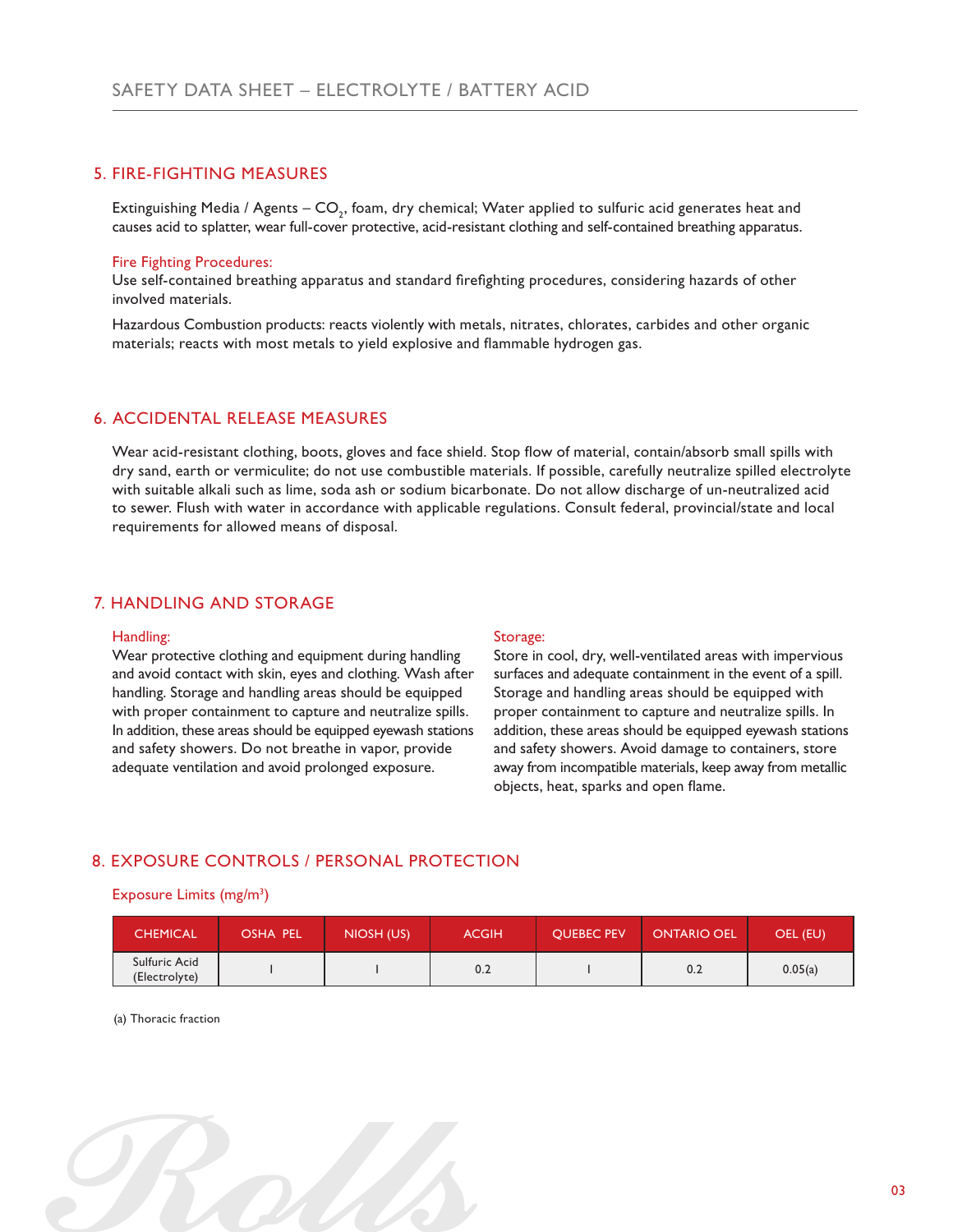# 8. EXPOSURE CONTROLS / PERSONAL PROTECTION CONT'D.

#### Engineering Controls:

Store and handle in a well-ventilated area; if mechanical ventilation is used, components must be acid-resistant.

#### Respiratory Protection:

None required under normal conditions. Depending on exposure, or sulfuric acid concentrations, use NIOSH or MSHA approved respiratory protection.

#### Skin Protection:

Use rubber or plastic acid-resistant gloves with elbow length gauntlet, acid-resistant clothing, apron and boots.

#### Eye Protection:

Use chemical splash goggles or face shield.

#### Other Protection:

In areas where sulfuric acid solutions are handled in concentrations greater than 1%, and depending on exposure and workplace standards, emergency eyewash stations and showers should be provided, with unlimited water supply; wash hands after handling.

# 9. PHYSICAL AND CHEMICAL PROPERTIES

The following information is relevant to ingredients only and is only valid when contents are exposed.

| ELECTROLYTE (SULFURIC ACID)            |                                           | ELECTROLYTE (SULFURIC ACID)                |                |
|----------------------------------------|-------------------------------------------|--------------------------------------------|----------------|
| Physical state, odor<br>and appearance | Liquid, sharp, pungent<br>odor, colorless | Specific Gravity $(H, O = I)$              | 1.215 to 1.350 |
| Solubility in water (w/w)              | 100%                                      | Vapor Pressure (mm Hg)                     | 10             |
| Boiling point                          | 203-240°F                                 | Vapor Density (Air = 1)                    | Greater than I |
| pH                                     | $\sim$ 1 to 2                             | Evaporation rate<br>(Butyl Acetate $= 1$ ) | Less than 1    |

# 10. STABILITY AND REACTIVITY



### This product is stable under normal conditions at ambient temperature.

### Conditions to avoid:

Contact with organic materials, combustibles, strong reducing agents, metals, strong oxidizers, water.

## Incompatibilities: (materials to avoid)

Contact with combustibles and organic materials may cause fire and explosion; also reacts strongly with strong reducing agents, metals, sulfur trioxide gas, strong oxidizers and water; contact with metals may produce toxic sulfur dioxide fumes and may release flammable hydrogen gas;

never add water to acid, acid should always be slowly added to water.

#### Hazardous Decomposition Products:

Sulfur trioxide, sulfur dioxide, sulfuric acid mist, hydrogen sulfide and carbon monoxide.

Hazardous polymerization will not occur.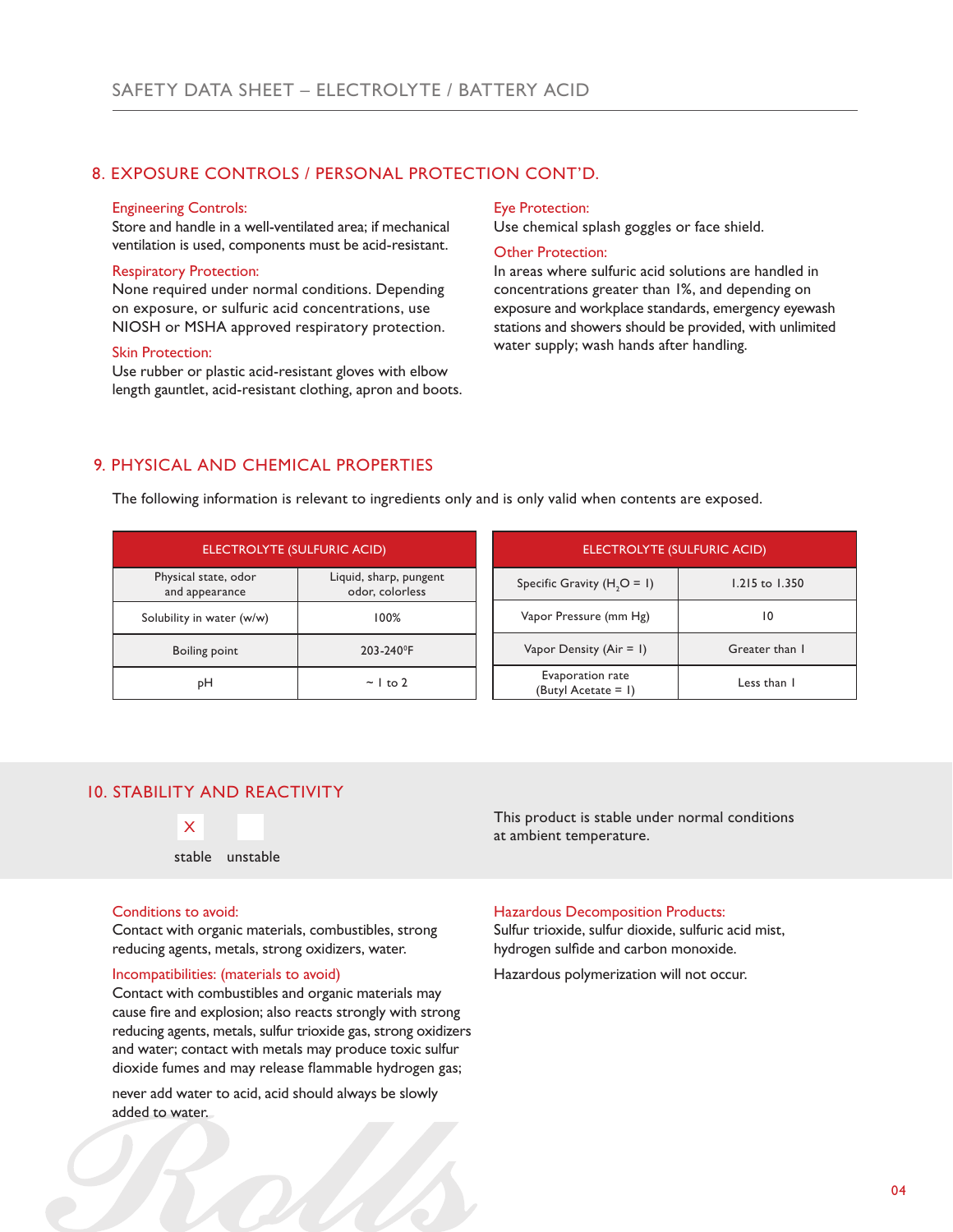# 11. TOXICOLOGICAL INFORMATION

|                             | <b>INHALATION</b>            | ORAL                      |
|-----------------------------|------------------------------|---------------------------|
| Electrolyte (Sulfuric Acid) | $LC_{\rm co}$ rat: 375 mg/m3 | $LD_{50}$ rat: 2140 mg/kg |

## Routes of entry:

Inhalation, ingestion, skin or eye contact; harmful by all routes of entry.

**Inhalation** – breathing of sulfuric acid vapors or mists may cause severe respiratory irritation.

**Ingestion** – may cause severe irritation of the mouth, throat, esophagus and stomach.

**Skin Contact** – severe irritation, burns, and ulceration.

**Eye Contact** – severe irritation, burns, cornea damage and blindness.

**Effects of Overexposure (Acute)** – severe skin irritation, damage to cornea, upper respiratory irritation.

**Effects of Overexposure (Chronic)** – possible erosion of tooth enamel, inflammation of nose, throat and bronchial tubes.

**Carcinogenicity** – the International Agency for research on Cancer (IARC) has classified "strong inorganic mist containing sulfuric acid" as a Group 1 carcinogen, a substance that is carcinogenic to humans. This classification does not apply to liquid forms of sulfuric acid or sulfuric acid solutions contained within a battery. Inorganic acid mist (sulfuric acid mist) is not generated under normal use of this product. Misuse of the product, such as overcharging, may result in the generation of sulfuric acid mist.

Overexposure to sulfuric acid mist may cause lung damage and aggravate pulmonary conditions. Contact of sulfuric acid with skin may aggravate diseases such as eczema and contact dermatitis.

### Additional Health Data:

Most inhalation problems can be avoided by adequate precautions such as ventilation and respiratory protection covered in Section 8. Follow good personal hygiene to avoid inhalation and ingestion; wash hands, face, neck and arms thoroughly before eating, smoking or leaving the worksite.

Keep contaminated clothing out of non-contaminated areas, or wear cover clothing when in such areas. Restrict the use and presence of food, tobacco and cosmetics to non-contaminated areas.

# 12. ECOLOGICAL INFORMATION

Sulfuric acid is harmful to aquatic life in very low concentrations and may be dangerous if it enters water intakes. Sulfuric acid can lower water and soil pH causing acidic conditions and reacts with calcium and magnesium to form sulfate salts.

### Aquatic Toxicity:

| Sulfuric Acid | 24 hr LC <sub>co</sub> , freshwater fish<br>(Brachydanio rerio) | $82 \text{ mg/L}$ |
|---------------|-----------------------------------------------------------------|-------------------|
| Sulfuric Acid | 96 hr LOEC, freshwater fish<br>(Cyprinus carpio)                | $22 \text{ mg/L}$ |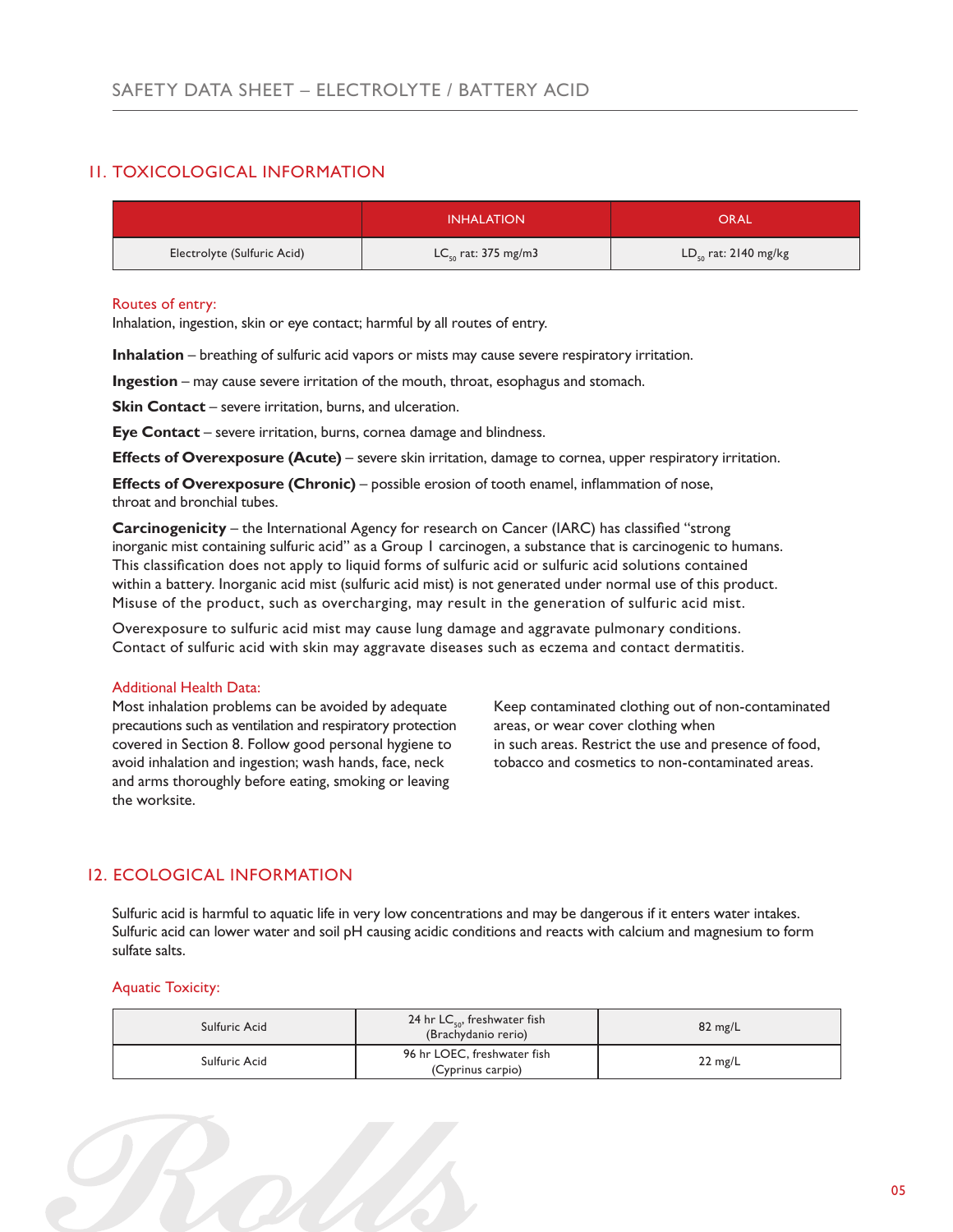# 13. DISPOSAL CONSIDERATIONS

Consult national/federal, provincial/state and local regulations for allowed means of disposal.

Place neutralized slurry into sealed acid-resistant containers and handle as applicable with provincial/state and national / federal regulations.

Large water diluted spills, after neutralization and testing, should be managed in accordance with local, provincial/state and national/federal requirements.

Following local, provincial/state and national / federal regulations applicable to end of life characteristics will be the responsibility of the end user.

# 14. TRANSPORT INFORMATION

### The US Department of Transportation (DOT)

Proper Shipping Name: Battery fluid, sulfuric acid (dilute), electrolyte Hazard Class: 8 UN Identification: UN2796 Packing Group: II Labels: Corrosive Reference 49 CFR packing instructions 173.154 or 173.202 or 173.242

## IATA Dangerous Goods Regulations (DGR)

Proper Shipping Name: Battery fluid, sulfuric acid (dilute), electrolyte Hazard Class: 8 UN Identification: UN2796 Packing Group: II Label/Placard Required: Corrosive Reference IATA Packing Instructions Y840 or 851 or 855

## IMDG Code

Proper Shipping Name: Battery fluid, sulfuric acid (dilute), electrolyte Hazard Class: 8 UN Identification: UN2796 Packing Group: II Label/Placard Required: Corrosive Reference IMDG Code Packing Instructions P001